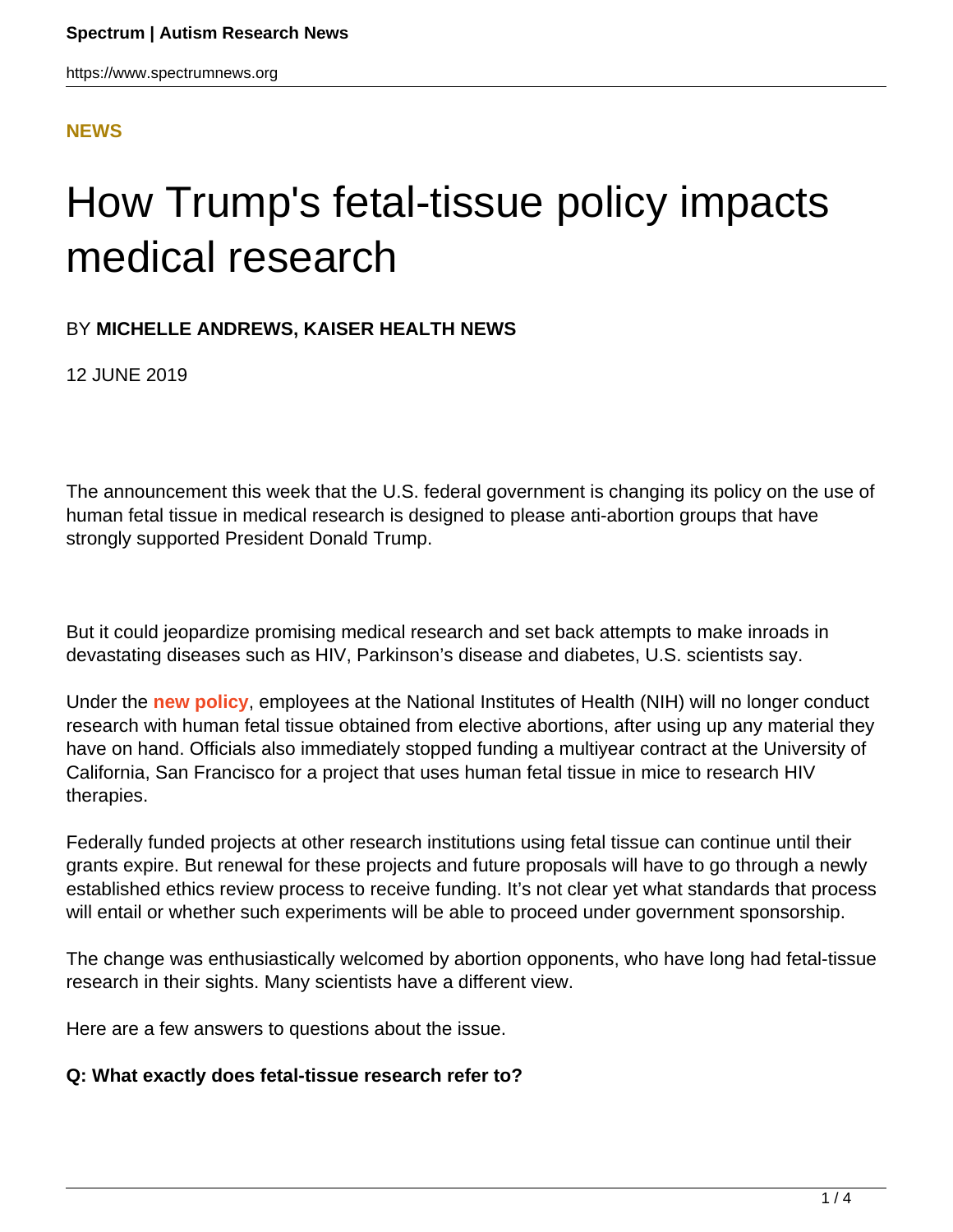**A: [Fetal tissue](https://fas.org/sgp/crs/misc/R44129.pdf)** is any tissue or organ obtained from a fetus that was fertilized at least eight weeks earlier. (Anything under eight weeks is **[called an embryo](https://www.medicinenet.com/embryo_vs_fetus_differences_week-by-week/article.htm#what_is_an_embryo)**.)

The statement from the Department of Health and Human Services referred repeatedly to "human fetal tissue from elective abortions."

Researchers generally use fetal tissue from elective abortions rather than miscarriages because miscarriages often result from chromosomal or other developmental abnormalities that could make the **[tissue unsuitable for research](http://www.isscr.org/docs/default-source/policy-documents/fetal-tissue-research-coalition-letter-to-azar-12-21-18final.pdf?sfvrsn=2)**.

## **Q: What is fetal-tissue research used for?**

**A:** Fetal-tissue cells are less specialized than adult-tissue cells and can be grown readily, making them valuable in research. Fetal tissue has been used in many types of medical research, including the development of vaccines for polio, measles and other diseases, and in therapies to treat Parkinson's diseases, diabetes and rheumatoid arthritis, and to prevent the transmission of HIV.

Some researchers graft fetal tissue onto mice, creating '**[humanized mice](https://www.ncbi.nlm.nih.gov/pmc/articles/PMC5280554/)**' with human bloodforming and immune systems.

Fetal tissue helps researchers learn about birth defects and human tissue development. In recent years, it has been instrumental in understanding how the Zika virus crosses the placenta and affects the development of the human brain, **[according to a letter](http://www.isscr.org/docs/default-source/policy-documents/fetal-tissue-research-coalition-letter-to-azar-12-21-18final.pdf?sfvrsn=2)** to Health and Human Services Secretary Alex Azar signed by 70 organizations in December in support of continued fetal-tissue research.

## **Q: Are there rules about using fetal tissue?**

**A:** Strict federal rules govern the collection and use of human fetal tissue. It's **[against the law](https://fas.org/sgp/crs/misc/R44129.pdf)** for anyone to accept payment for human fetal tissue, except for reasonable amounts associated with acquisition, storage or other costs. There are also provisions that require women who are donating fetal tissue for research to provide informed consent and that prohibit physicians from altering the timing or method of an abortion in order to obtain fetal tissue.

#### **Q: Has it always been as controversial as it is today?**

**A:** Not really. The level of controversy around fetal-tissue research waxes and wanes. Human fetaltissue research has been done in the United States since the 1930s, and NIH has been funding this type of research since the 1950s. There was a **[ban](https://www.nytimes.com/1994/01/05/us/grant-for-fetal-tissue-study-is-first-since-ban-was-lifted.html?module=inline)** on such funding, however, during part of the terms of Presidents Ronald Reagan and George H.W. Bush. Federal money was restored with bipartisan support in a 1993 bill for the NIH. Among the backers of that effort were some **[strong](https://www.guttmacher.org/gpr/2016/fetal-tissue-research-weapon-and-casualty-war-against-abortion) [abortion opponents](https://www.guttmacher.org/gpr/2016/fetal-tissue-research-weapon-and-casualty-war-against-abortion)**, such as Senator Strom Thurmond (Republican-South Carolina), who argued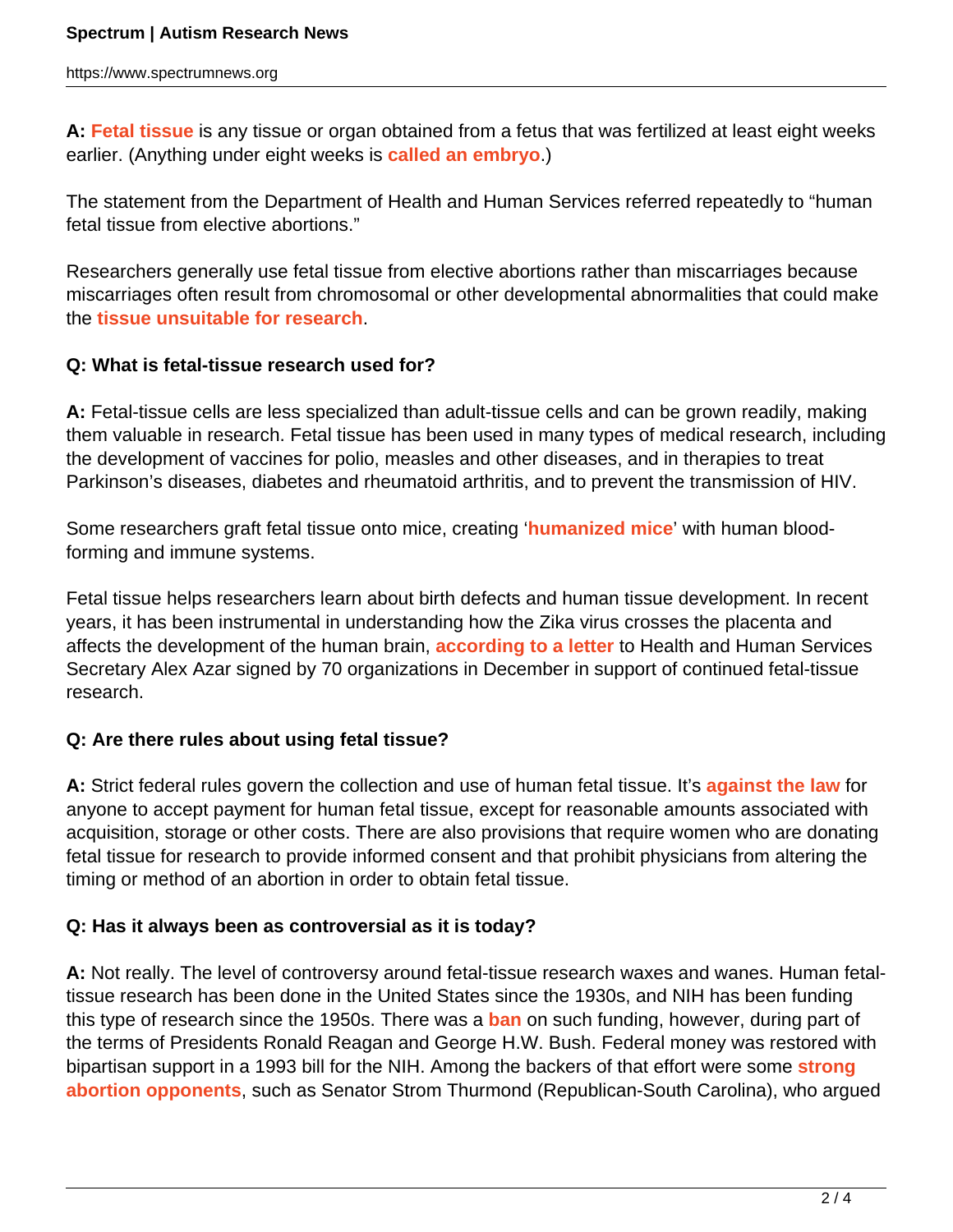that the research could help people -- like his daughter -- with diabetes.

The NIH spent \$115 million on human fetal-tissue research in 2018, a tiny fraction of the nearly \$14 billion it spent on clinical research overall. The agency currently funds roughly 200 projects that use fetal tissue, according to the Department of Health and Human Services.

Fetal tissue once again became a hot-button issue in 2015 with the release of doctored videos, later discredited, **[purporting to show Planned Parenthood officials](https://khn.org/news/fetal-tissue-attack-is-latest-tactic-in-long-gop-fight-against-planned-parenthood/)** discussing tissue donation policies and reimbursement. Last fall, the Trump administration announced it was conducting a review of all research involving fetal tissue to ensure it was consistent with statutes and regulations governing it.

#### **Q: Aren't there effective alternatives?**

**A:** It depends on whom you ask. Opponents of fetal-tissue research point to a number of other possible options, including monkey or hamster cells for vaccines, as well as blood collected after birth from umbilical cords that are rich in blood-forming **[stem cells](https://www.fda.gov/consumers/consumer-updates/cord-blood-what-you-need-know)**. They also suggest the use of adult stem cells and '**[organoids](https://hsci.harvard.edu/organoids)**' -- artificially grown cells that somewhat mimic organs.

"Why do we keep focusing on these archaic models when newer, better alternatives are out there?" says Tara Sander Lee, senior fellow and director of life sciences at the Charlotte Lozier Institute, which **[opposes research using fetal tissue](https://lozierinstitute.org/major-pro-life-victory-hhs-cancels-huge-contract-for-taxpayer-funded-experimentation-with-body-parts-of-aborted-babies-announces-new-approach/)** from elective abortion.

She suggests that using tissue from a miscarriage could be an acceptable alternative to using tissue from an aborted fetus because it's from "a natural death, not an intentional killing of the child."

The letter from researchers to Azar in December called the idea that other cells could replace fetal tissue "patently incorrect."

"The study of human fetal tissue provides researchers with incomparable insights into how birth defects arise and how they can be prevented as well as an unparalleled window into the complexity of human tissue development," the letter said.

Sally Temple, scientific director of the Neural Stem Cell Institute and past president of the **[International Society for Stem Cell Research](http://www.isscr.org/meetings-events/annual-meetings/isscr-annual-meeting-2019/media/media-resources/press-releases-advisories/2019/06/05/isscr-opposes-health-and-human-services-policy-restricting-fetal-tissue-research)**, says that although these other types of cells hold promise, they aren't ready for prime time.

"There's a lot of excitement about using stem cells and talk about how we can use threedimensional organoids," says Temple. But organoids don't have the same cellular arrangement or blood vessel network. "Organoids can't mimic real tissue," she says.